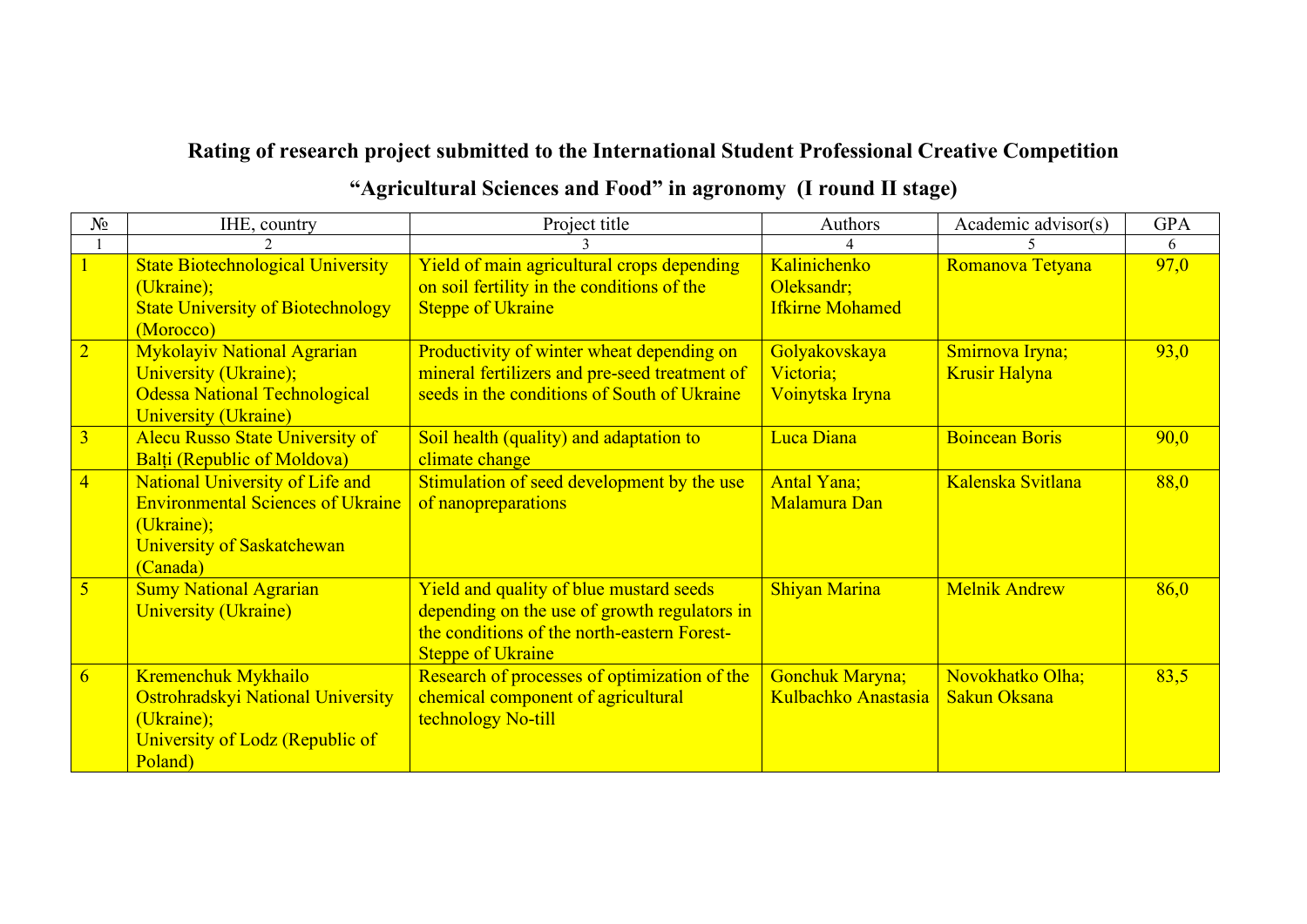|                |                                                                                                                                                                           |                                                                                                                                                                      | $\Delta$                                            | 5                                         | 6    |
|----------------|---------------------------------------------------------------------------------------------------------------------------------------------------------------------------|----------------------------------------------------------------------------------------------------------------------------------------------------------------------|-----------------------------------------------------|-------------------------------------------|------|
| $\overline{7}$ | <b>Mykolayiv National Agrarian</b><br><b>University (Ukraine)</b>                                                                                                         | Productivity of peas of the rooted seed<br>variety kareny the influence of nutritional<br>optimization in the conditions of the<br><b>Southern Steppe of Ukraine</b> | <b>Solovyov Vitaly</b>                              | Gamayunova<br>Valentina                   | 83,0 |
| 8              | <b>State Agrarian University of</b><br>Moldova (Republic of Moldova)                                                                                                      | Technological features of growing winter<br>wheat in the south of the Republic of<br>Moldova                                                                         | <b>Bratsishevsky</b><br><b>Anatoly</b>              | <b>Bacean Ion</b>                         | 81,5 |
| 9              | <b>Dmytro Motornyi Tavria State</b><br><b>Agrotechnological University</b><br>(Ukraine);<br>University of Agriculture in<br><b>Krakow (Republic of Poland)</b>            | Productivity of winter wheat depending on<br>the nutrition system in the conditions of<br><b>Ukraine's Southern Steppe</b>                                           | <b>Dyatkova</b><br>Elizaveta;<br><b>Kucher Oleg</b> | Klipakova Yuliya                          | 79,0 |
| <b>10</b>      | Vinnytsia National Agrarian<br><b>University (Ukraine)</b>                                                                                                                | Formation of corn productivity depending<br>on the use of modern biological fertilizers in<br>the Forest-Steppe Right Bank                                           | Malamura Samiylo                                    | Tsyhanskyi<br>Viacheslav                  | 78,0 |
| 11             | <b>Uman National University of</b><br>Horticulture (Ukraine)                                                                                                              | Productivity of early-maturing hybrid winter<br>wheat khiuliuks depending on the timing of<br>sowing in the Forest-Steppe Right Bank                                 | Tanasiichuk<br>Yaroslav                             | Tretiakova Svitlana                       | 78,0 |
| 12             | <b>Mykolayiv National Agrarian</b><br>University (Ukraine);<br>University of the Philippines,<br>(Republic of Philippines)                                                | Growing ornamental poinsettias in the<br><b>Metrolina Greenhouses</b>                                                                                                | Slipchenko Karyna;<br>Gia Mae Dela Pena             | Panfilova Antonina                        | 77,0 |
| 13             | <b>National University of Water and</b><br><b>Environmental Engineering</b><br>(Ukraine); Weihenstephan-<br><b>Triesdorf University of Applied</b><br>Sciences, (Germany) | Mineral feeding mode of green crop in the<br>system aquaponics                                                                                                       | Hilevych Anastasiia;<br><b>Romanovich Andriy</b>    | Kucherova Alla;<br><b>Tuzhyk Kateryna</b> | 73,0 |
| 14             | Mykolayiv National Agrarian<br><b>University (Ukraine)</b>                                                                                                                | Peculiarities of table pumpkin yield<br>formation depending on varietal<br>composition in the conditions of the<br><b>Southern Steppe of Ukraine</b>                 | <b>Yakubchuk Ihor</b>                               | <b>Fedorchuk Valentina</b>                | 71,0 |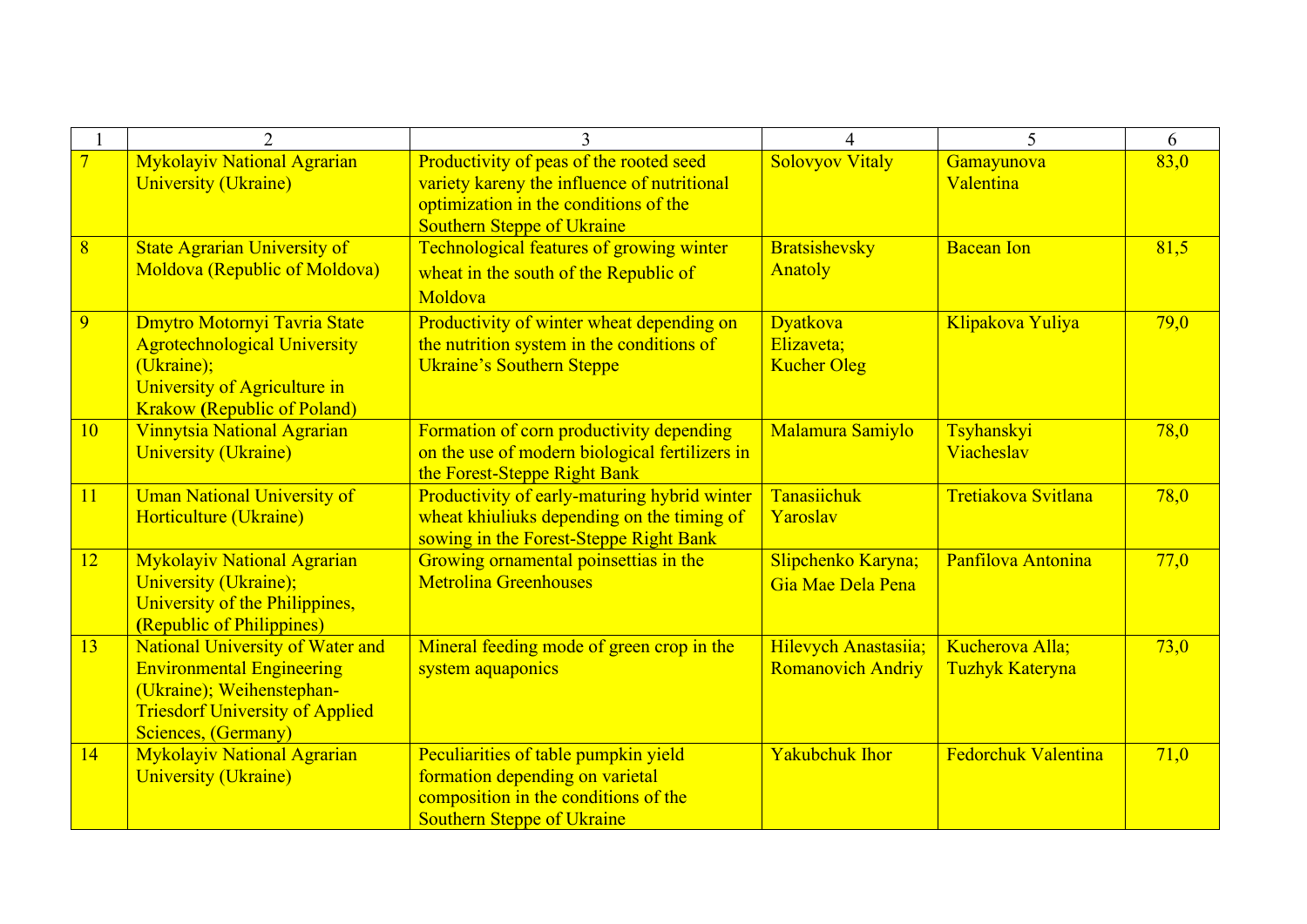|    | $\overline{2}$                                                                                                                                                                                                            | 3                                                                                                                                                                                                                                    | 4                                       | 5                                      | 6    |
|----|---------------------------------------------------------------------------------------------------------------------------------------------------------------------------------------------------------------------------|--------------------------------------------------------------------------------------------------------------------------------------------------------------------------------------------------------------------------------------|-----------------------------------------|----------------------------------------|------|
| 15 | <b>Rezekne Academy of Technologies</b><br>(Latvia)                                                                                                                                                                        | Dye-bearding plants and their use                                                                                                                                                                                                    | <b>Zavjalovs Imants</b>                 | Poisa Liena                            | 71,0 |
| 16 | The Ohio State University<br>(The United States of America)                                                                                                                                                               | Growth of gardner's delight tomato<br>(Lycopersicon esculentum), genovese basil<br>(Ocimum basilicum), and butterhead lettuce<br>(Lactuca sativa var. capitata) in high and<br>low nitrogen leveled hydroponic greenhouse<br>systems | Swisher Megan                           | $\overline{a}$                         | 70,0 |
| 17 | Yuriy Fedkovych Chernivtsi<br>National University (Ukraine);<br>Pavol Jozef Šafárik University in<br>Košice (Slovak Republic)                                                                                             | Modelling of carbon dioxide sequestration<br>in soils at field scale: approaches,<br>methodology and challenges                                                                                                                      | Krasnopirka<br>Valentyn;<br>Fedor Tomas | Cherlinka Vasyl                        | 70,0 |
| 18 | <b>Sumy National Agrarian</b><br>University (Ukraine);<br>Henan Institute of Science and<br>Technology (People's Republic of<br>China)                                                                                    | Molecular diagnostics of flax of Ukrainian<br>and foreign selection with RAPD-primers<br>using                                                                                                                                       | Stashko Maksym;<br>Chen Rui             | Vereshchahin Ihor;<br>Jia Pei Pei      | 69,0 |
| 19 | Kremenchuk Mykhailo<br>Ostrohradskyi National University<br>(Ukraine)                                                                                                                                                     | Study of the effect of biofertilizer from<br>cyanobacteria on indicators of cultivated<br>plants growth                                                                                                                              | Nochovska Lidiya;<br>Shchykota Dariya   | Novokhatko Olha;<br>Sakun Oksana       | 69,0 |
| 20 | Vinnytsia National Agrarian<br>University (Ukraine)                                                                                                                                                                       | Control of development and spread of potato<br>pests in the Right-Bank Forest-Steppe                                                                                                                                                 | Mudruk Oleksandr;<br>Bondar Mykhailo    | Verheles Pavlo                         | 68,5 |
| 21 | Dnipro State Agrarian and<br>Economic University (Ukraine);<br>Czech University of Life Sciences<br>Prague (Czech Republic)                                                                                               | Sweet sorghum hybryds productive potential<br>in reclaimed minelands                                                                                                                                                                 | <b>Bilan Diana</b>                      | Kharytonov Mykola;<br>Roubik Hynek     | 68,5 |
| 22 | National University of Life and<br><b>Environmental Sciences of Ukraine</b><br>(Ukraine); Bahir Dar Institute of<br><b>Technology Bahir Dar University</b><br>(Ethiopia); University of<br>Agriculture in Krakow (Poland) | Model of miscanthus productivity depending<br>on biometric indicators of overhead mass for<br>septure of wastewater                                                                                                                  | Chyzhyk Anastasiia;<br>Lemessa Addis    | Lopushnyak Vasil;<br>Jakubowski Tomacz | 68,0 |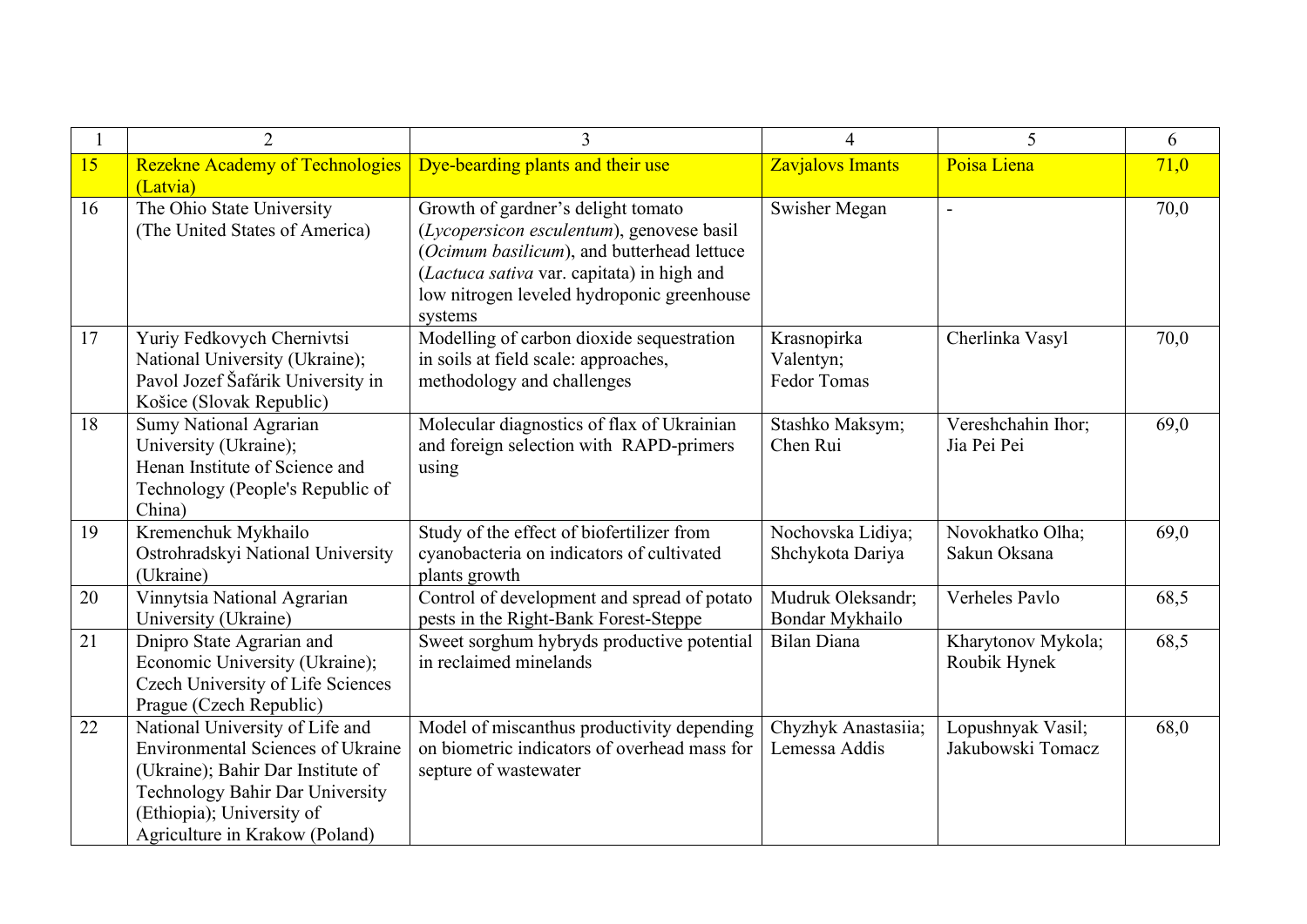|    | $\overline{2}$                                                                                                                      | $\mathcal{L}$                                                                                                                                                      | $\Delta$                                         | 5                 | 6    |
|----|-------------------------------------------------------------------------------------------------------------------------------------|--------------------------------------------------------------------------------------------------------------------------------------------------------------------|--------------------------------------------------|-------------------|------|
| 23 | Vinnytsia National Agrarian<br>University (Ukraine)                                                                                 | Weed control in winter raps agrocenoses by<br>chemical method                                                                                                      | Yakovets<br>Volodymyr;<br>Stepaniuk Yaroslav     | Okrushko Svetlana | 68,0 |
| 24 | National University of Water and<br><b>Environmental Engineering</b><br>(Ukraine)                                                   | Reuse of nutrients in organic farming                                                                                                                              | Novak Nataliya;<br>Bakai Sofiia                  | Kucherova Alla    | 68,0 |
| 25 | Dmytro Motornyi Tavria State<br>Agrotechnological University<br>(Ukraine)                                                           | Influence of foliar feeding of plants on<br>productivity of sunflower (Helianthus<br>annuus L.) under the Southern Steppe of<br>Ukraine conditions                 | Tyshkovets Victor;<br>Radiuk Yurii               | Pokoptseva Lyubov | 67,5 |
| 26 | National University of Water and<br><b>Environmental Engineering</b><br>(Ukraine)                                                   | Meteorological factors of the formation of<br>corn yield on grain in Polissya, Forest-<br>Steppe, and Steppe in the context of climate<br>change                   | Antoniuk Anna;<br>Slobodiak Hanna                | Oliinyk Oksana    | 67,5 |
| 27 | Dmytro Motornyi Tavria State<br>Agrotechnological University<br>(Ukraine);<br>Lankaran State University<br>(Republic of Azerbaijan) | Peculiarities of productivity formation of<br>winter wheat plants depending on the<br>sowing rate under the conditions of the<br>Southern Steppe of Ukraine        | Zakharova Elina;<br>Azizova Nigar<br>Ismail kyzy | Bilousova Zoya    | 67,0 |
| 28 | Mykolayiv National Agrarian<br>University (Ukraine)                                                                                 | Influence of duration of operation of fruit-<br>bearing plantations on the structure of<br>strawberry harvest in the conditions of the<br>Northern Black Sea coast | Boboshko Dmytro;<br>Martytenko Serhiy            | Kuvshinova Anna   | 66,5 |
| 29 | <b>State Biotechnological University</b><br>(Ukraine)                                                                               | Growing promising varieties of tomato in<br>the Forest -Steppe of this Zone of Ukraine                                                                             | Gromovy Dmytro;<br>Zhukova Arina                 | Lebedinsky Ivan   | 66,5 |
| 30 | State Biotechnological University<br>(Ukraine)                                                                                      | Study of raspberry varieties in the conditions<br>of the eastern part of the Forest Steppe of<br>Ukraine                                                           | Nesterenko Vlad                                  | Ivakin Oleksiy    | 66,5 |
| 31 | National University of Water and<br><b>Environmental Engineering</b><br>(Ukraine)                                                   | Fermented organic fertilizers as a factor of<br>the agricultural enterprise's agricultural<br>sector's stabilization                                               | Gryshchuk Yuriy;<br>Duliak Vasyl                 | Kolesnyk Tetiana  | 66,5 |
| 32 | Dmytro Motornyi Tavria State<br>Agrotechnological University<br>(Ukraine)                                                           | Formation of sunflower productivity for<br>various measures to combat weeds in<br>conditions of the Southern Steppe of Ukraine                                     | Pankratov Sergey;<br>Kovalevska<br>Kateryna      | Kozlova Lilia     | 66,5 |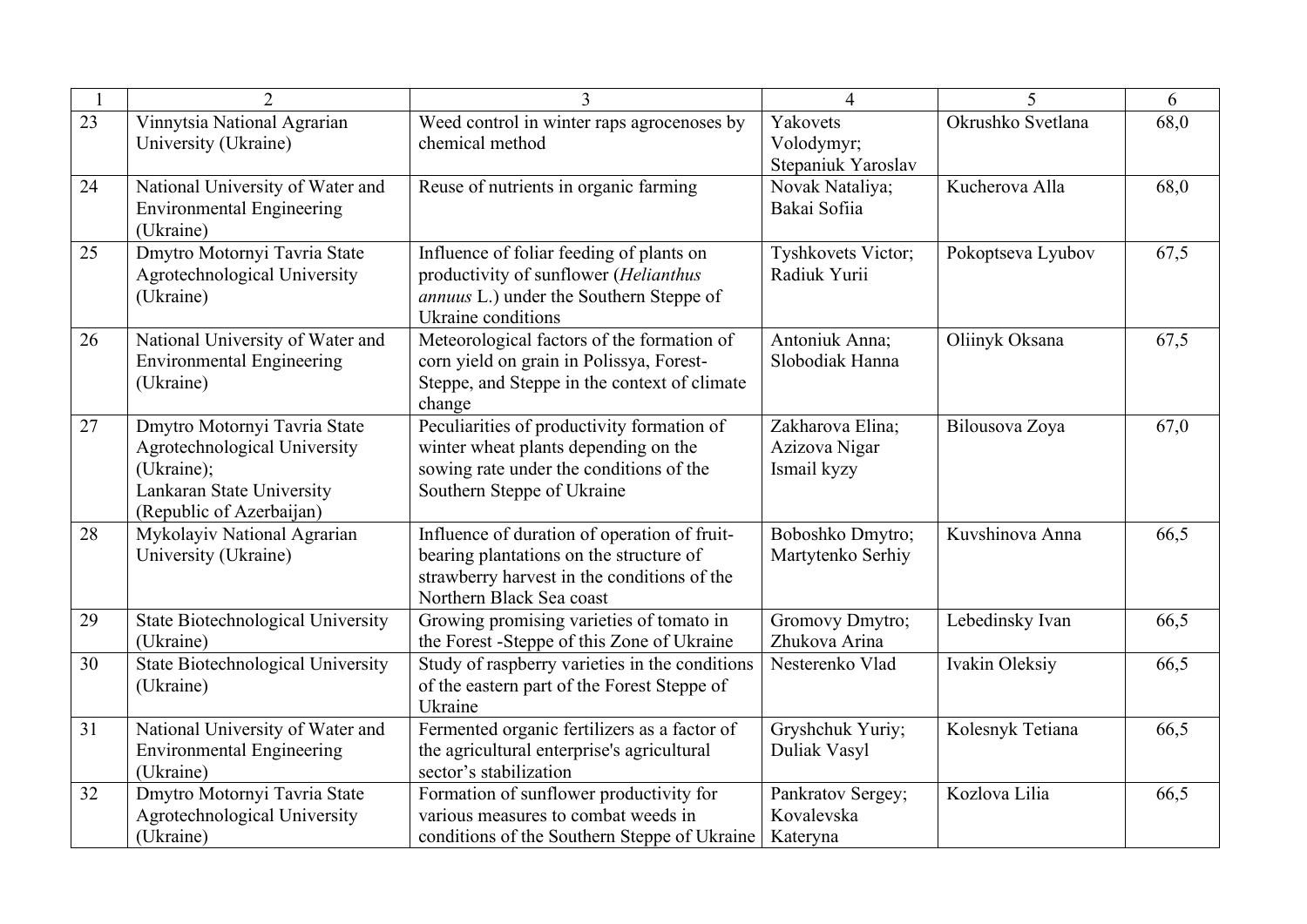|    | $\overline{2}$                                                             | 3                                                                                                                                                         | $\overline{\mathcal{A}}$                  | 5                   | 6    |
|----|----------------------------------------------------------------------------|-----------------------------------------------------------------------------------------------------------------------------------------------------------|-------------------------------------------|---------------------|------|
| 33 | Chernihiv Polytechnic National<br>University (Ukraine)                     | Arrangement of the "Agro-Sad"<br>demonstration site                                                                                                       | Ponomarchuk Anna                          | Tymoshenko Olena    | 66,0 |
| 34 | State Biotechnological University<br>(Ukraine)                             | Efficiency of growing sunflower hybrids in<br>the conditions of the Steppe zone of Ukraine                                                                | Koshovy Vladislav;<br>Zeknini Mostafa     | Romanov Oleksiy     | 65,5 |
| 35 | Dmytro Motornyi Tavria State<br>Agrotechnological University<br>(Ukraine)  | Influence of mineral fertilizers and irrigation<br>on the transformation of soil nitrogen regime<br>for intensive apple orchards                          | Vartfolomeewa<br>Alena;<br>Koval Yevhenii | Malyuk Tetyana      | 64,5 |
| 36 | Vinnytsia National Agrarian<br>University (Ukraine)                        | Improvement of elements of technology of<br>potato growing in the conditions of the<br>Right Bank Forest Steppe of Ukraine                                | Bilozora Alina;<br>Huk Ivan               | Polishchuk Mikhailo | 64,5 |
| 37 | <b>Sumy National Agrarian</b><br>University (Ukraine)                      | Content and yield of starch in selection<br>varieties of potatoes                                                                                         | Buryk Karyna                              | Butenko Yevheniia   | 64,0 |
| 38 | Higher educational institution<br>«Podillia State University»<br>(Ukraine) | Influence of row spacing width, sowing rate<br>and harvesting method on coriander<br>productivity in western Forest-Steppe<br>Conditions                  | Boldareva<br>Vladislava                   | Khomina Veronika    | 62,0 |
| 39 | Dmytro Motornyi Tavria State<br>Agrotechnological University<br>(Ukraine)  | Peculiarities of forming garden pea<br>productivity at different seeding rates in the<br>conditions of the Southern Steppe of<br>Ukraine                  | Ivchenko Anastasia;<br>Ziablov Mykola     | Yeremenko Oksana    | 60,0 |
| 40 | Uman National University of<br>Horticulture (Ukraine)                      | Growth and yield of Zimoyarka spring<br>wheat depending on sowing dates in the<br>southern part of the Right-Bank Forest-<br>Steppe                       | Hudalin Oleh;<br>Bashcenko Svitlana       | Tretiakova Svitlana | 60,0 |
| 41 | Kherson State Agrarian and<br><b>Economic University</b>                   | Watermelons in the South of Ukraine are a<br>leading crop                                                                                                 | Berezan Yevhenii;<br>Rozinsyi Yehor       | Baklanova Tetiana   | 60,0 |
| 42 | Dmytro Motornyi Tavria State<br>Agrotechnological University<br>(Ukraine)  | The effectiveness of the use of different<br>norms of ammonium nitrate for feeding<br>winter wheat in the conditions of the<br>Southern Steppe of Ukraine | Chernov Anatoly;<br>Movlyk Ivan           | Todorova Lyudmila   | 59,0 |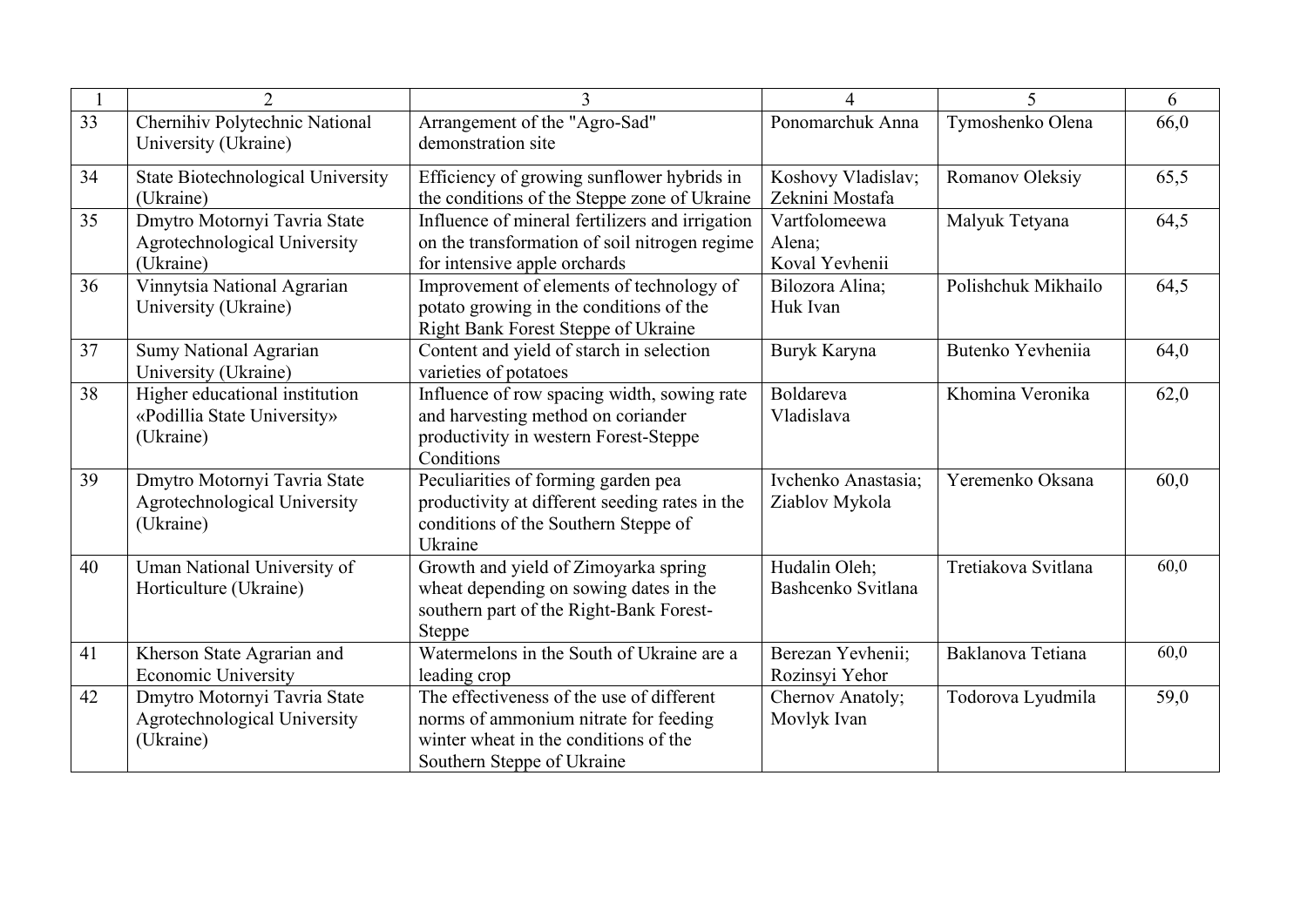|    | $\overline{2}$                                                        | 3                                                                                                                                                                            | $\Delta$                                           | 5                                    | 6    |
|----|-----------------------------------------------------------------------|------------------------------------------------------------------------------------------------------------------------------------------------------------------------------|----------------------------------------------------|--------------------------------------|------|
| 43 | Uman National University of<br>Horticulture (Ukraine)                 | Influence of row spacing on yield formation<br>of early-ripening yuki sorghum grain<br>sorghum in the conditions of the Right-Bank<br>Forest-Steppe                          | Kernichenko<br>Kateryna;<br>Burkhanov<br>Volodymyr | Tretiakova Svetlana                  | 57,5 |
| 44 | Vinnytsia National Agrarian<br>University (Ukraine)                   | Peculiarities of growing sunflower hybrids<br>under the action of herbicides in the<br>conditions of the VNAU Research Field                                                 | Tsaruk Inna;<br>Pidlisna Svitlana                  | Shkatula Yuriy                       | 57,0 |
| 45 | Uman National University of<br>Horticulture (Ukraine)                 | Productivity of spring barley depending on<br>pre-sowing seed treatment and sowing<br>period in the conditions of the Right-Bank<br>Forest-Steppe                            | Kaliievskyi Vadym;<br>Hutsal Tetiana               | Tretiakova Svitlana                  | 57,0 |
| 46 | State Biotechnological University<br>(Ukraine)                        | Yield and quality of different sunflower<br>hybrids in the conditions of the Eastern<br>Forest Steppe of Ukraine                                                             | Krutoguzenko<br>Nazar;<br>Kapitonov Ruslan         | Mikheev Valentin                     | 56,5 |
| 47 | State Agrarian University of<br>Moldova (Republic of Moldova)         | Influence of retardants on growth processes<br>and productivity of wheat plants                                                                                              | Fomin Vladislav                                    | Bacean Ion                           | 55,5 |
| 48 | Kremenchuk Mykhailo<br>Ostrohradskyi National University<br>(Ukraine) | The use of modern biological products in<br>crop production                                                                                                                  | Ivasenko Yuliia;<br><b>Barvinok Daria</b>          | Novokhatko Olha;<br>Maznytska Oksana | 55,0 |
| 49 | Kherson State Agrarian and<br><b>Economic University</b>              | Influence of humus application on<br>productivity of white cabbage of June<br>variety in the conditions of irrigation of the<br>South of Ukraine                             | <b>Yelkin Denys</b>                                | Baklanova Tetiana                    | 54,0 |
| 50 | Uman National University of<br>Horticulture (Ukraine)                 | Formation of productivity of winter wheat<br>varieties favorite and mission of odesa<br>depending on the sowing rate in the southern<br>part of the Right Bank Forest-Steppe | Soiunov Sapa;<br>Hut Ivan                          | Tretiakova Svitlana                  | 53,5 |
| 51 | <b>State Biotechnological University</b><br>(Ukraine)                 | Yield of winter garlic depending on varietal<br>characteristics in the conditions of the Left-<br>Bank Forest-Steppe of Ukraine                                              | Inhurian Diana                                     | Puzik Liudmyla                       | 52,0 |